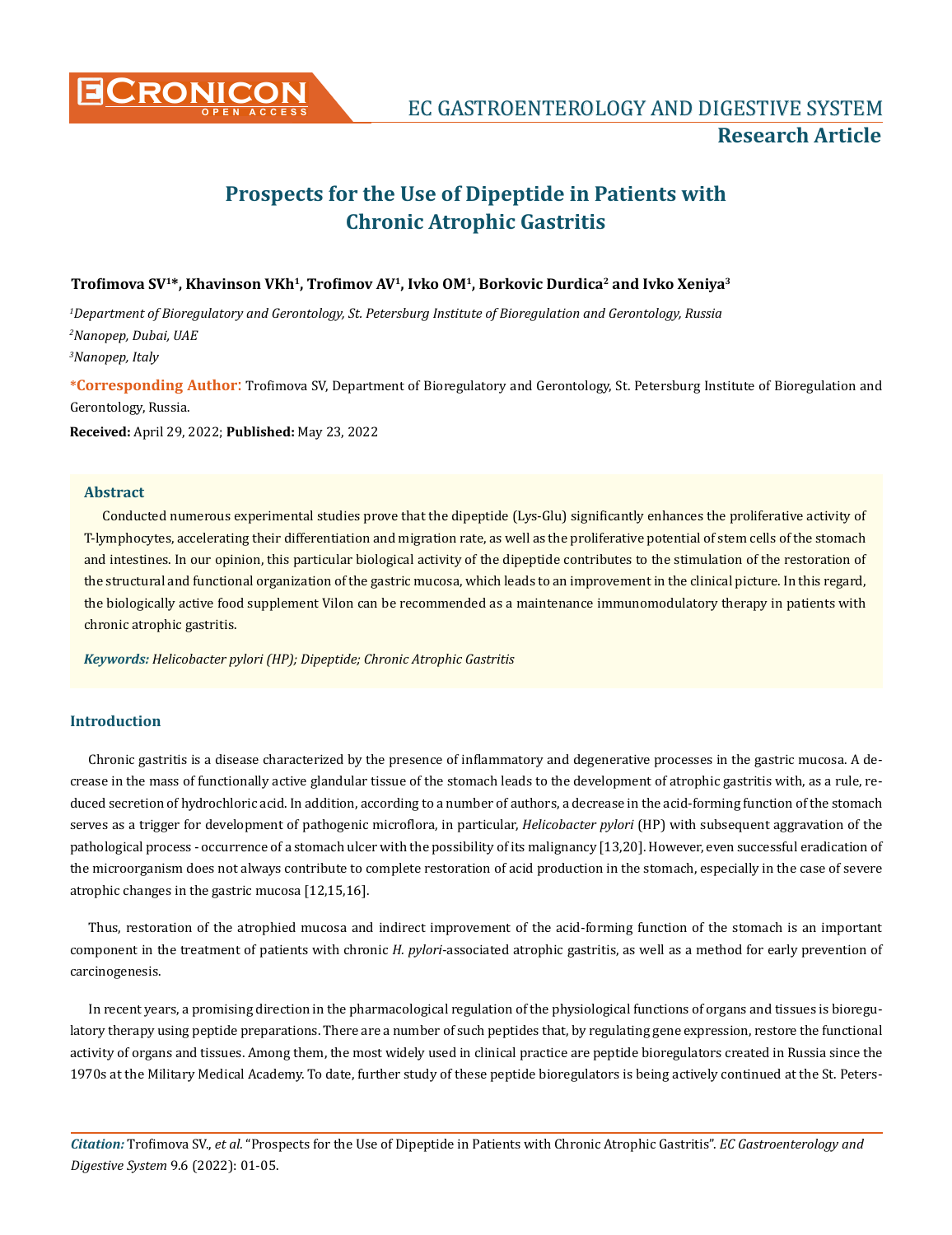burg Institute of Bioregulation and Gerontology under the guidance of prof. Khavinson V.Kh., as well as in leading scientific universities in Europe and America [1,2,9,18].

It is known that low molecular weight substances of a peptide nature are formed in cells, which carry out the transfer between cells of certain information recorded using an amino acid sequence and conformational modifications, thereby regulating proliferation, differentiation, apoptosis and intercellular interactions. Peptide bioregulators have a wide range of biological activity, affecting gene expression. By regulating gene expression, peptide bioregulators stimulate protein synthesis in body cells, which improves the functional activity of human organs and systems. Thus, as a result of regulatory processes, despite the action of pathogenetic factors, DNA damage, mutations and pathological transformations are prevented or attenuated, and the course of reparative processes aimed at restoring cellular homeostasis is enhanced. Therefore, a distinctive feature of bioregulatory therapy is its physiological regulatory effect on metabolic processes in the cell, which are known to be disrupted in various diseases and during aging [6,7,19].

Dipeptide KE (Lys-Glu) has an immunomodulatory, geroprotective, regenerative, oncostatic effect, stimulates the functional activity of fibroblasts. KE is a peptide thymomimetic, which is present in the structure of thymalin. At the molecular-cellular level, the main immunomodulatory effects of KE are the stimulation of thymocyte differentiation into T-lymphocytes, stem cells differentiation into precursors of T- and B-lymphocytes, activation of the immune response of T-lymphocytes and macrophages, activation of the proliferation of T-, B-lymphocytes and macrophages, as well as a decrease in the level of their apoptosis during natural and accelerated aging of the immune system [3,10,14,17]. The geroprotective effect of the KE peptide is expressed in an increase in the proportion of euchromatin and telomere length in blood lymphocytes of people of different ages, an increase in the life expectancy of animals [8]. The oncostatic effects of the KE peptide include a decrease in the number of lymphoma and hepatoma cells in culture, a decrease in the expression of the HER2/ neu gene and the diameter of tumors in transgenic mice with mammary adenocarcinoma [1]. The KE peptide is able to penetrate the cell membrane into the nucleus and regulate gene expression [4,5]. KE regulates the synthesis of certain proteins. Using physicochemical methods and bioinformatics, a model of the interaction of this dipeptide with the promoter zone of genes with the participation of hydrogen bonds was created [11].

## **Purpose of the Study**

The purpose of this study was to evaluate the effectiveness of the dipeptide in restoring the acid-forming function in the stomach according to daily pH-metry in patients with chronic H. pylori-associated atrophic gastritis.

#### **Materials and Methods**

A single-center, open, prospective, randomized, placebo-controlled study included patients treated at the St. Petersburg Medical Center of the Institute of Bioregulation and Gerontology with a clinical diagnosis of chronic atrophic gastritis (K 29.4). Patients were randomized using the envelope method.

The inclusion criteria for the study were the presence of chronic atrophic gastritis, confirmed by endoscopic examination, as well as pH-metry data on the presence of a hypoacid state (pH over 5.0). The exclusion criteria from the study were the presence of the following signs: exacerbation of any somatic, including infectious, diseases that can affect the course of the disease; patients taking corticosteroids; the presence of hepatic, renal, cardiovascular, adrenocortical insufficiency, tuberculosis in the active stage, hepatitis, HIV infection, oncological diseases and mental disorders; pregnant and lactating women; patients for whom, in the judgment of their physician, any of the procedures in the protocol may pose a risk that outweighs the potential benefit of participating in the study. Participants' participation in the study was voluntary and was confirmed by signature in the informed consent form.

Informed consent was signed with each participant of the study in accordance with protocol No. 9 dated February 1, 2021, approved by the ethical committee of the St. Petersburg Institute of Bioregulation and Gerontology (St. Petersburg, RF).

*Citation:* Trofimova SV., *et al.* "Prospects for the Use of Dipeptide in Patients with Chronic Atrophic Gastritis". *EC Gastroenterology and Digestive System* 9.6 (2022): 01-05.

02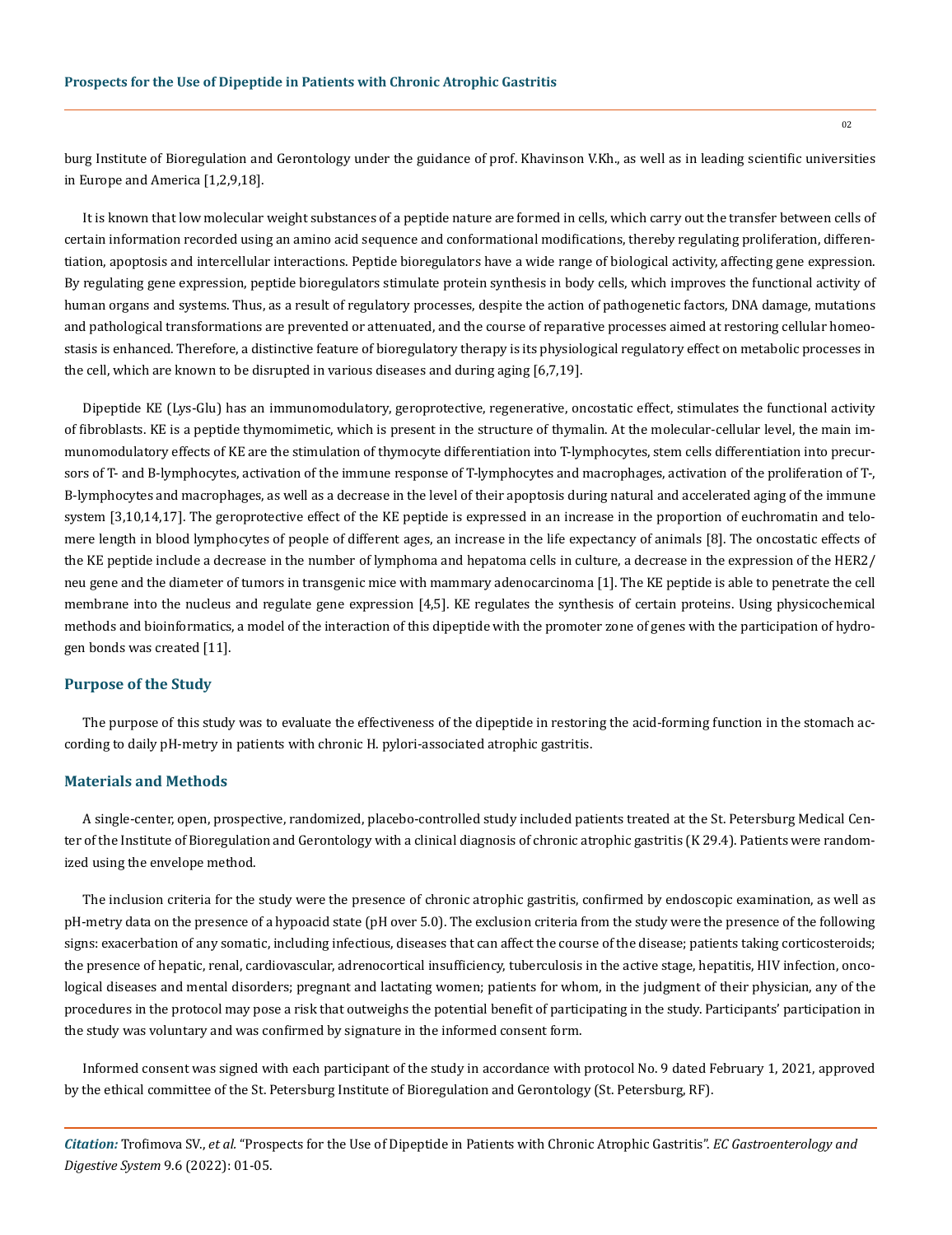Dipeptide KE (Lys-Glu) is produced and certified as a biologically active food supplement VILON®️. VILON®️ Capsules are notified with Ministero della Salute Italia- Registro degli integratori alimentari (Ministry of Health Italy- registry of the food supplements) notification number №125865 dated 13.09.2019.

98 patients aged 38 - 74 years (mean age 57.8  $\pm$  0.7) with a diagnosis of chronic atrophic gastritis were observed. Patients were randomly divided into two groups: the first control group of 49 people and the second main group of 49 people. After the randomization procedure before taking the study dipeptide, all patients received standard eradication therapy. Patients of the main group on the background of standard therapy received Vilon dipeptide orally 2 times a day for 30 days. Patients in the control group received placebo according to a similar scheme. All patients before and after therapy underwent daily pH-metry. Daily pH-metry evaluated the minimum pH value, the average pH value, aggressiveness index (AI) and acidity index. Data were compared before and after treatment between groups of patients who received the dipeptide studied and placebo.

Statistical processing of the results was carried out using the SPSS Statistics 17.0 software. Differences between samples were assessed using Student's parametric t-test. The critical level of significance of the null hypothesis (about the absence of significant differences) was taken equal to 0.01 or 0.05. The arithmetic mean  $(\bar{X})$  and standard error of the arithmetic mean (SE) were calculated for each sample. The data in the tables are presented as  $\bar{X} \pm SE$ .

## **Research Results**

In all patients of the main and control groups, the pH-metry data, as well as the results of endoscopy, indicated the presence of a hypoacid state (pH over 5.0) and atrophic changes in the gastric mucosa. In all patients, endoscopy revealed thinning of the gastric mucosa, a decrease in gastric folds and the number of gastric glands. The thinned mucosa visually appeared as grayish-pale areas through which the blood vessels located in the submucosal layer were visible. Therefore, the vascular pattern looked pronounced. This endoscopic picture was revealed in all patients of the control and main groups and indicated the presence of chronic atrophic gastritis in all subjects.

During the initial examination, all patients complained of a decrease or lack of appetite, belching, nausea, bad taste in the mouth, a feeling of heaviness and fullness of the stomach in varying degrees. The severity of these complaints, reflecting the clinical manifestations of chronic atrophic gastritis, was assessed in points (Table 1). The table for each patient was completed twice: before and after taking the dipeptide or placebo.

| <b>Intensity</b>      | <b>Appetite</b><br>disorder | <b>Belching</b> | <b>Nausea</b> | <b>Bad taste in</b><br>the mouth | Feeling of heaviness and full-<br>ness in the stomach |
|-----------------------|-----------------------------|-----------------|---------------|----------------------------------|-------------------------------------------------------|
| Pronounced            |                             |                 |               |                                  |                                                       |
| Moderately pronounced |                             |                 |               |                                  |                                                       |
| Mild                  |                             |                 |               |                                  |                                                       |
| No manifestations     |                             |                 |               |                                  |                                                       |

| Table 1: Assessment of clinical manifestations of chronic atrophic gastritis. |  |  |  |  |
|-------------------------------------------------------------------------------|--|--|--|--|
|-------------------------------------------------------------------------------|--|--|--|--|

The use of the dipeptide made it possible to significantly reduce the subjective clinical manifestations of chronic atrophic gastritis in the subjects of the main group compared to patients receiving placebo. As can be seen in table 2, in patients of the main group, the manifestations of almost all complaints significantly decreased. So, 33 subjects (67.3%) noted that their appetite was completely restored and the feeling of nausea disappeared. The feeling of heaviness and fullness of the stomach ceased to bother 27 people (55.1%). In the remaining patients of the main group, complaints became less intense, and the frequency of their manifestations became much less frequent.

*Citation:* Trofimova SV., *et al.* "Prospects for the Use of Dipeptide in Patients with Chronic Atrophic Gastritis". *EC Gastroenterology and Digestive System* 9.6 (2022): 01-05.

03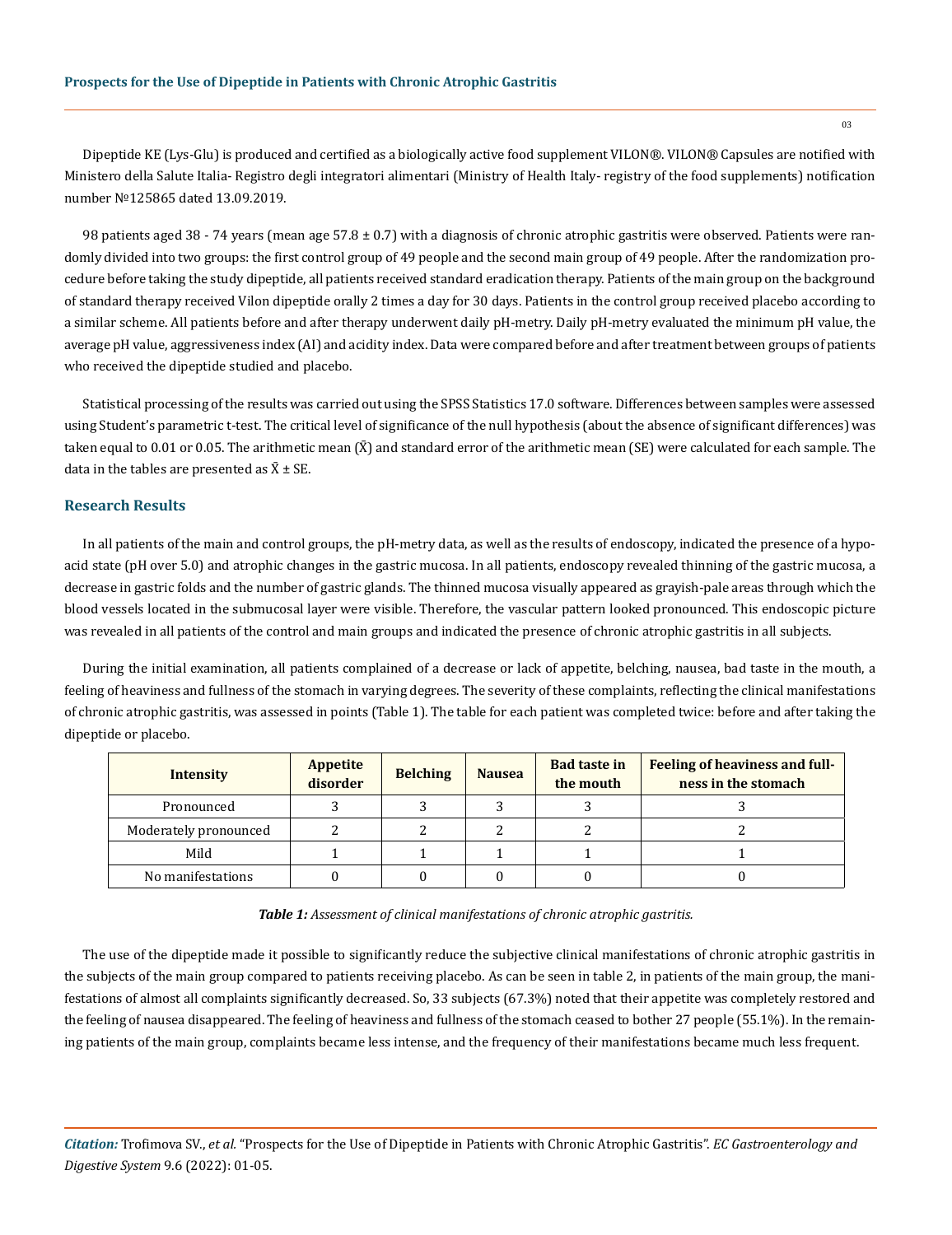|                                                     | <b>Control group</b>    |                        | <b>Main group</b>       |                  |  |
|-----------------------------------------------------|-------------------------|------------------------|-------------------------|------------------|--|
| <b>Symptoms</b>                                     | <b>Before treatment</b> | <b>After treatment</b> | <b>Before treatment</b> | After treatment  |  |
| Appetite disorder                                   | $2,40 \pm 0,07$         | $2,57 \pm 0.08$        | $2,53 \pm 0,08$         | $1,11 \pm 0.09*$ |  |
| Belching                                            | $2,31 \pm 0,09$         | $2,21 \pm 0.06$        | $2,21 \pm 0.08$         | $2,30 \pm 0.07$  |  |
| Nausea                                              | $1,28 \pm 0,09$         | $1,09 \pm 0,07$        | $1,41 \pm 0,07$         | $0.84 \pm 0.09*$ |  |
| Feeling of heaviness and<br>fullness in the stomach | $2,46 \pm 0,07$         | $2,61 \pm 0.04*$       | $2,53 \pm 0,09$         | $1.88 \pm 0.11*$ |  |
| Bad taste in the mouth                              | $1,98 \pm 0,10$         | $1,85 \pm 0,09$        | $1,76 \pm 0,06$         | $0.78 \pm 0.12*$ |  |

# *Table 2: Effect of Vilon dipeptide on the dynamics of clinical signs of chronic atrophic gastritis. \*P < 0,05 compared to before treatment.*

In the control group, there were no reliable data on a decrease in the intensity or frequency of complaints presented by patients before the study. Also, there were no statistically significant changes in the parameters of gastric pH-metry in the process of taking both placebo and the study drug.

The improvement in the subjective clinical manifestations of chronic atrophic gastritis in subjects who received a course of Vilon (Lys-Glu) can be explained by the regenerating and immunomodulatory activity of this drug. Conducted numerous experimental studies prove that the dipeptide (Lys-Glu) significantly enhances the proliferative activity of T-lymphocytes, accelerating their differentiation and migration rate, as well as the proliferative potential of stem cells of the stomach and intestines. In addition, according to the authors, the positive effect of the dipeptide can be potentiated under the conditions of therapeutic measures aimed at normalizing disturbed hemodynamics and microcirculation, as well as restoring the barrier function of the cells of the stomach and intestines and their ability to detoxify by increasing the intensity of not only proliferative, but also intracellular regeneration [17].

## **Conclusion**

In our opinion, this particular biological activity of the dipeptide contributes to the stimulation of the restoration of the structural and functional organization of the gastric mucosa, which leads to an improvement in the clinical picture. In this regard, the biologically active food supplement Vilon can be recommended as a maintenance immunomodulatory therapy in patients with chronic atrophic gastritis.

# **Bibliography**

- 1. [Anisimov VN and Khavinson VKh. "Peptide bioregulation of aging: results and prospects".](https://pubmed.ncbi.nlm.nih.gov/19830585/) *Biogerontology* 11.2 (2010): 139-149.
- 2. Avolio F., *et al*[. "Peptides Regulating Proliferative Activity and Inflammatory Pathways in the Monocyte/Macrophage THP-1 Cell Line".](https://pubmed.ncbi.nlm.nih.gov/35408963/)  *[International Journal of Molecular Sciences](https://pubmed.ncbi.nlm.nih.gov/35408963/)* 23.7 (2022): 3607.
- 3. Caputi S., *et al*[. "Effect of short peptides on neuronal differentiation of stem cells".](https://pubmed.ncbi.nlm.nih.gov/30791821/) *International Journal of Immunopathology and Pharmacology* [33 \(2019\): 2058738419828613.](https://pubmed.ncbi.nlm.nih.gov/30791821/)
- 4. Fedoreeva LI., *et al*[. "Short exogenous peptides regulate expression of CLE, KNOX1 and GRF family genes".](https://pubmed.ncbi.nlm.nih.gov/28371610/) *Biochemistry* 82.4 (2017): [700-709.](https://pubmed.ncbi.nlm.nih.gov/28371610/)
- 5. Fedoreeva LI., *et al*[. "Penetration of short fluorescence-labeled peptides into nucleus in HeLa cells and specific interaction of peptides](https://pubmed.ncbi.nlm.nih.gov/22117547/)  [with deoxyribo-oligonucleotides and DNA](https://pubmed.ncbi.nlm.nih.gov/22117547/) *in vitro*". *Biochemistry* 76.11 (2011): 1505-1516.
- 6. Ilina A., *et al*[. "Neuroepigenetic Mechanisms of Action of Ultrashort Peptides in Alzheimer's Disease".](https://pubmed.ncbi.nlm.nih.gov/35457077/) *International Journal of Molecular Sciences* [23.8 \(2022\): 4259.](https://pubmed.ncbi.nlm.nih.gov/35457077/)

*Citation:* Trofimova SV., *et al.* "Prospects for the Use of Dipeptide in Patients with Chronic Atrophic Gastritis". *EC Gastroenterology and Digestive System* 9.6 (2022): 01-05.